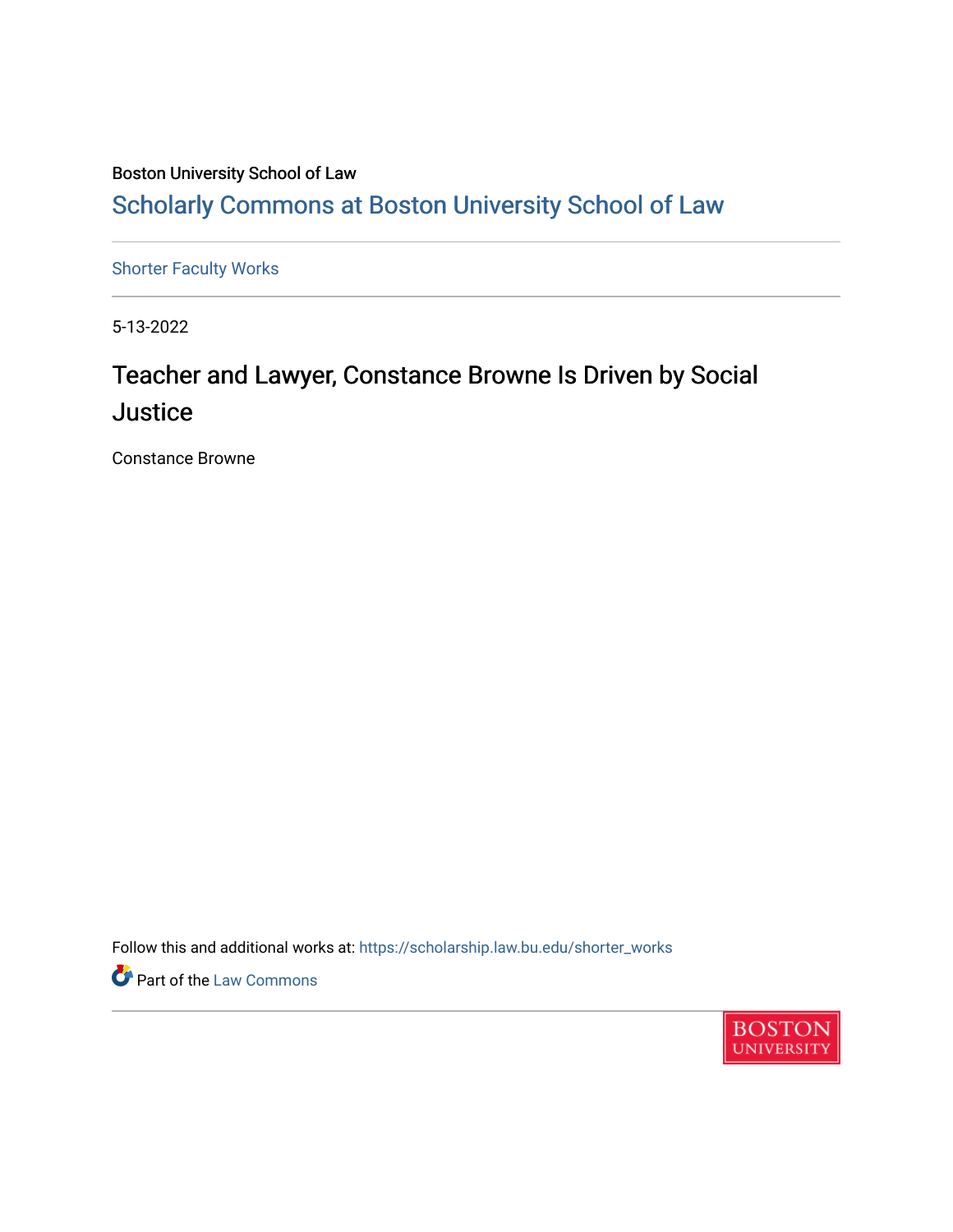

*School of Law Professor Constance Browne is this year's winner of the Metcalf Cup and Prize, BU's highest award for teaching. Photo by Jackie Ricciardi*

#### **ACCOLADES**

## **Teacher and Lawyer,**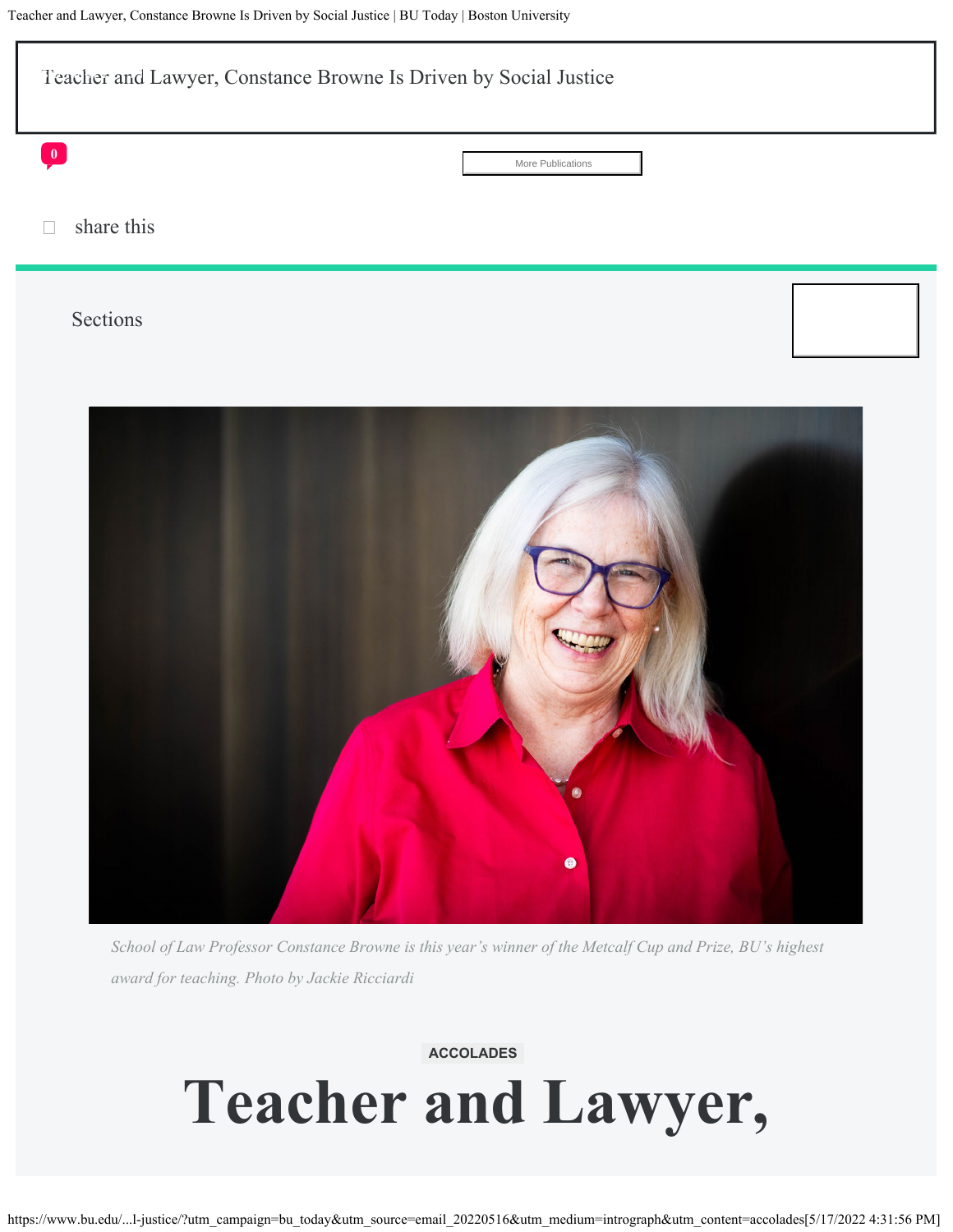# **Constance Browne Is Driven by Social Justice**

**LAW clinical professor is honored with this year's Metcalf Cup and Prize**

| May 13, 2022         |  |
|----------------------|--|
| + Comments           |  |
| <b>By Joel Brown</b> |  |
| □ SHARE THIS         |  |

Constance Browne's passion for justice has deep roots.

William Holt, her grandfather, was born in a women's prison outside Boston in either 1887 or 1888. His mother had been incarcerated—no one is sure why. Then, when Holt was three or four years old, he was taken by rail to Maine with other orphans intended to become farm laborers. Did his mother consent to letting him go? No one knows that either.

Eventually Holt landed with a family in North Waterford who treated him well, though it seems he was never adopted. He graduated from Bowdoin College and the Medical School of Maine, becoming a cancer researcher and the kind of beloved country doctor who would accept payment in chickens or produce from patients who had no money to spare.

"He has always been my heart and my hero," says **Browne**, a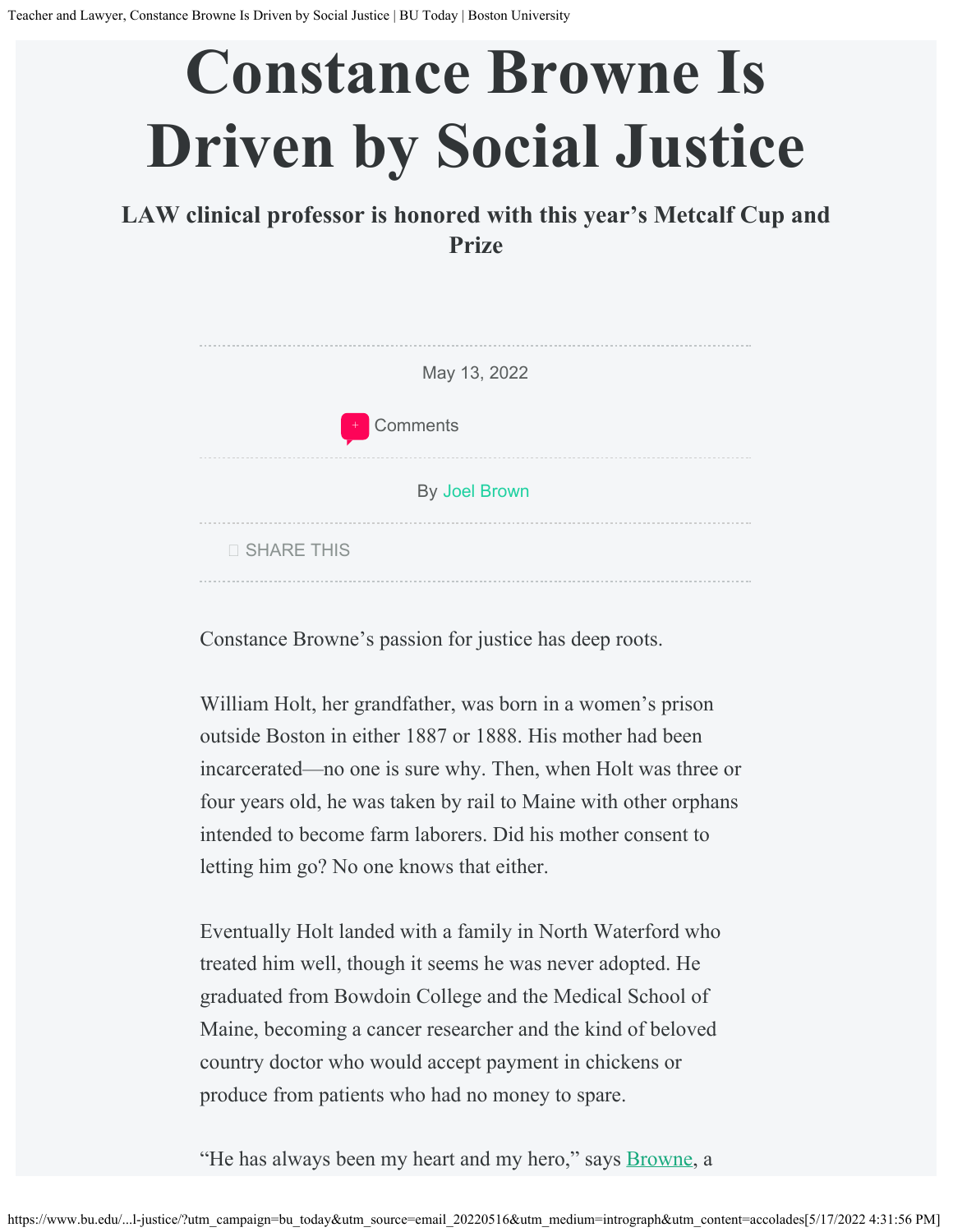Boston University School of Law clinical professor of law. "Devotion to others was at the core of his being." That same devotion, to her students, is one reason Browne has been named this year's winner of the Metcalf Cup and Prize, the University's highest award for teaching, to be presented at BU's Commencement on Sunday, May 22.

With her grandfather's example in mind, Browne's approach to teaching involves all aspects of her students' development. "I understand that I am teaching them not only legal principles and procedures," she wrote recently, "but all that goes into the practice of law."

Browne joined LAW in 1982, as a part-time instructor in the First-Year Writing Program. She has long taught in the [Civil](https://www.bu.edu/law/current-students/jd-student-resources/experiential-learning/clinics/civil-litigation-program/) [Litigation & Justice Program](https://www.bu.edu/law/current-students/jd-student-resources/experiential-learning/clinics/civil-litigation-program/) clinic, supervising students as they represent low-income clients in unemployment, disability, housing, and other cases through Greater Boston Legal Services. She is known among her students for her kindness and care in helping them learn to write, speak, and think like lawyers.

"Professor Browne does not just integrate social justice teachings into her work; her work is social justice," her former student Nina Datlof (LAW'18), now a clerk for a US District Court judge in Pennsylvania, wrote in support of Browne's nomination.

### **Patience, care developing students' confidence**

"Professor Browne loves teaching, she loves her students and community, she is committed to justice, and it shows," says [Angela Onwuachi-Willig,](https://www.bu.edu/law/profile/angela-onwuachi-willig/) dean of LAW.

Browne's students in the Civil Litigation & Justice Program have handled approximately 400 cases for clients from the Boston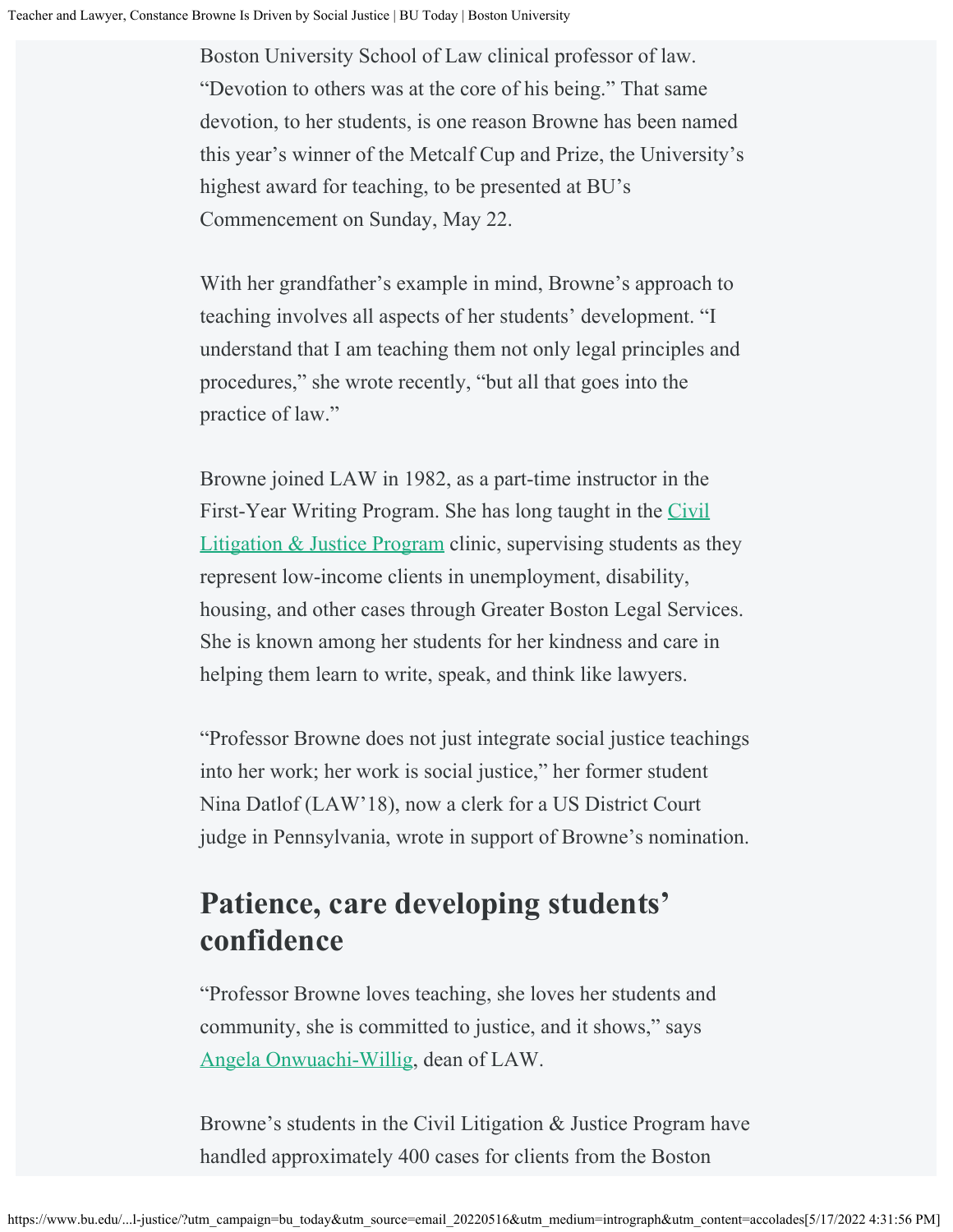area who are often from traditionally marginalized groups. Her reach also includes the innovative Lawyering Lab, the Student Trial Team Program, and Effective and Ethical Depositions, her popular seminar that employs multiple simulations.

Students speak of her patience and care in developing their confidence through crucial skills in writing, negotiation, advocacy, and ethics. "Had I not learned from Professor Browne how to carry myself in court and advocate for my clients," one student told the selection committee, "I would never have made it through my first few years as a lawyer."

"Professor Browne's spectacular teaching is all the more impressive because of the very large amount of teaching she does," Onwuachi-Willig, Ryan Roth Gallo & Ernest J. Gallo Professor of Law, says. "She not only teaches and directs live clinics, where she is training students how to represent clients in real live cases, and she does it all brilliantly. On top of that, she also teaches other classes, including two sections on effective and ethical depositions and an advanced legal writing course. Teaching so well while teaching so much is truly extraordinary."

Sitting in her small Law Tower office overlooking the Charles River, Browne is pleased by the Metcalf honor, but not especially eager to talk about herself. She'd rather talk about her students, or the clients they help, or her grandfather.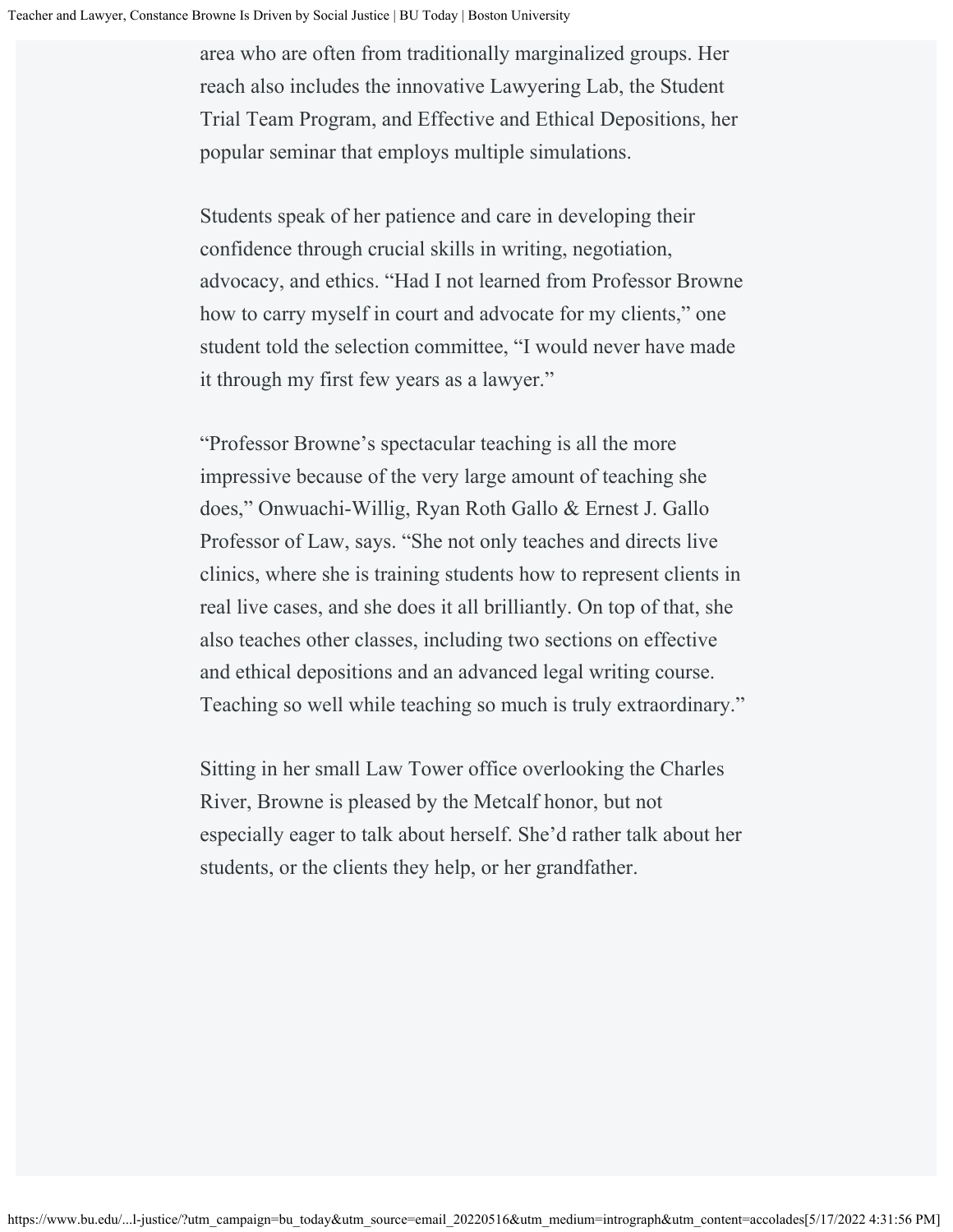

Browne's passion for justice began in her childhood. She's about age five in this photo, with her grandfather, William Holt, and the family Airedale, Jinks. Photo courtesy of Browne

> He was grounded in small town values formed in spite of his hardscrabble beginnings, she says, and he cared deeply about those whose lives and welfare he was responsible for. Browne, 72, got to know him when she was a little girl, before his death in 1955.

"For me, he made such an impression, because in his presence I felt, and was nourished by, these values," she says. "The values and attitudes fostered by family and community, of luck and good fortune, of optimism and merriment.

"He really served people," she says. "He was this community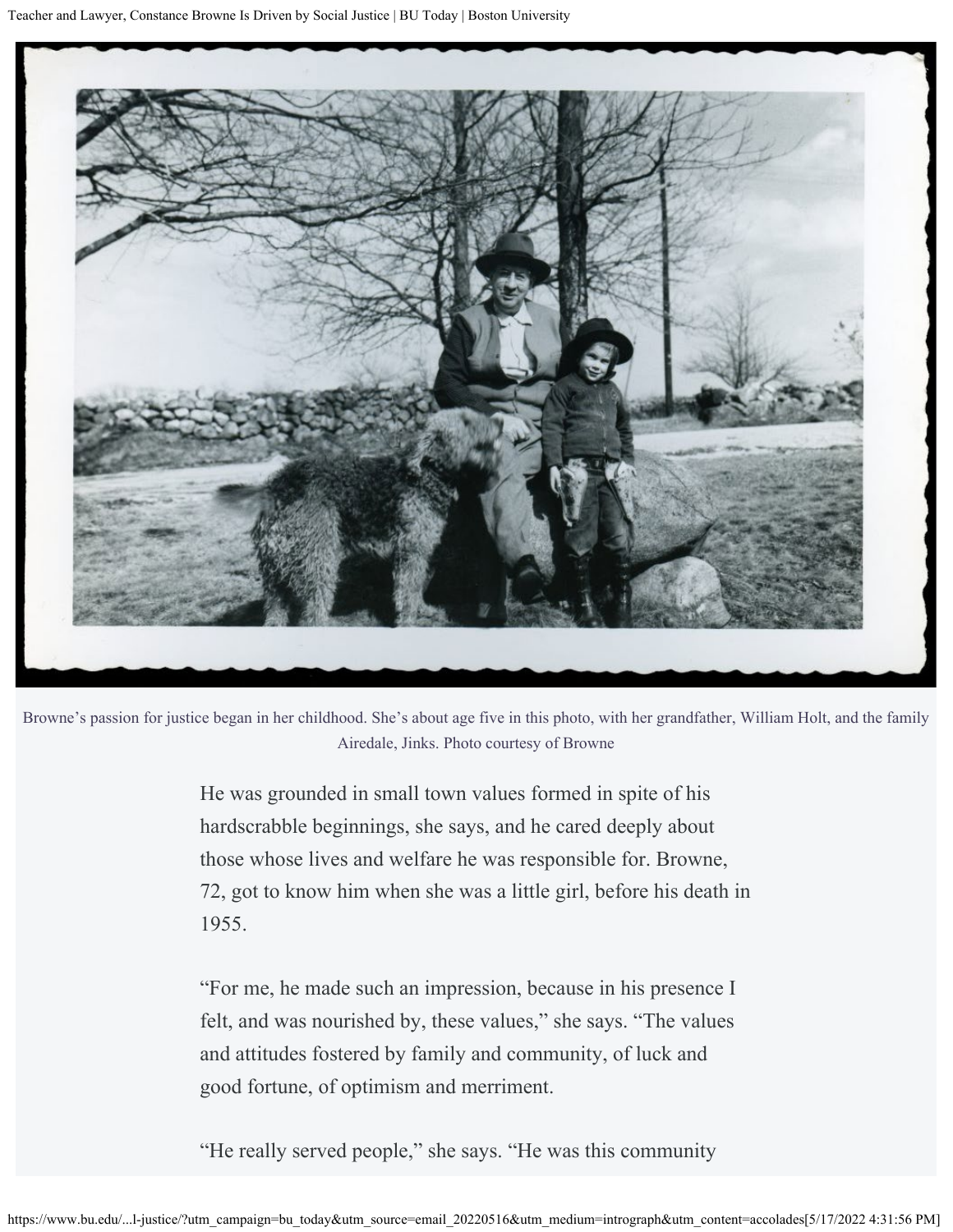person, both in the little town of Bridgton—he had a summer place in North Bridgton—and in Portland, where he mostly practiced, and I felt that from him. Dr. Bill, everyone called him. People would come up to me throughout my life and talk to me about him."

### **"People may not remember what you say to them, but they will remember the way you made them feel."**

Browne grew up mostly in Bridgton and earned a BA in English from the University of Maine at Portland-Gorham (now the University of Southern Maine). She thought she was going to be an English teacher until she started a graduate program in counseling that took her to London. "I was doing kind of street social work, and reading a lot of new books and just looking at change and justice," she says. "And I never finished, I never took the final exam, because I said, 'I want to be a lawyer' right in the middle of all that."

She thought she could do more good as a lawyer than as a teacher. "So I ended up teaching law, putting the two of them together."

She earned her law degree from Boston College Law School, where she was an articles editor of the *Law Review*. She worked in the Boston suburb of Melrose, in a storefront practice with a friend and her friend's father, a lawyer who had retired from a large firm and now "practiced for the love of the law." Soon she was teaching part-time at BU and eventually joined the faculty full-time.

In the Civil Litigation & Justice Program, second and third-year law students act as first-chair counsel in cases under her supervision. It's her task to teach them how to practice law, but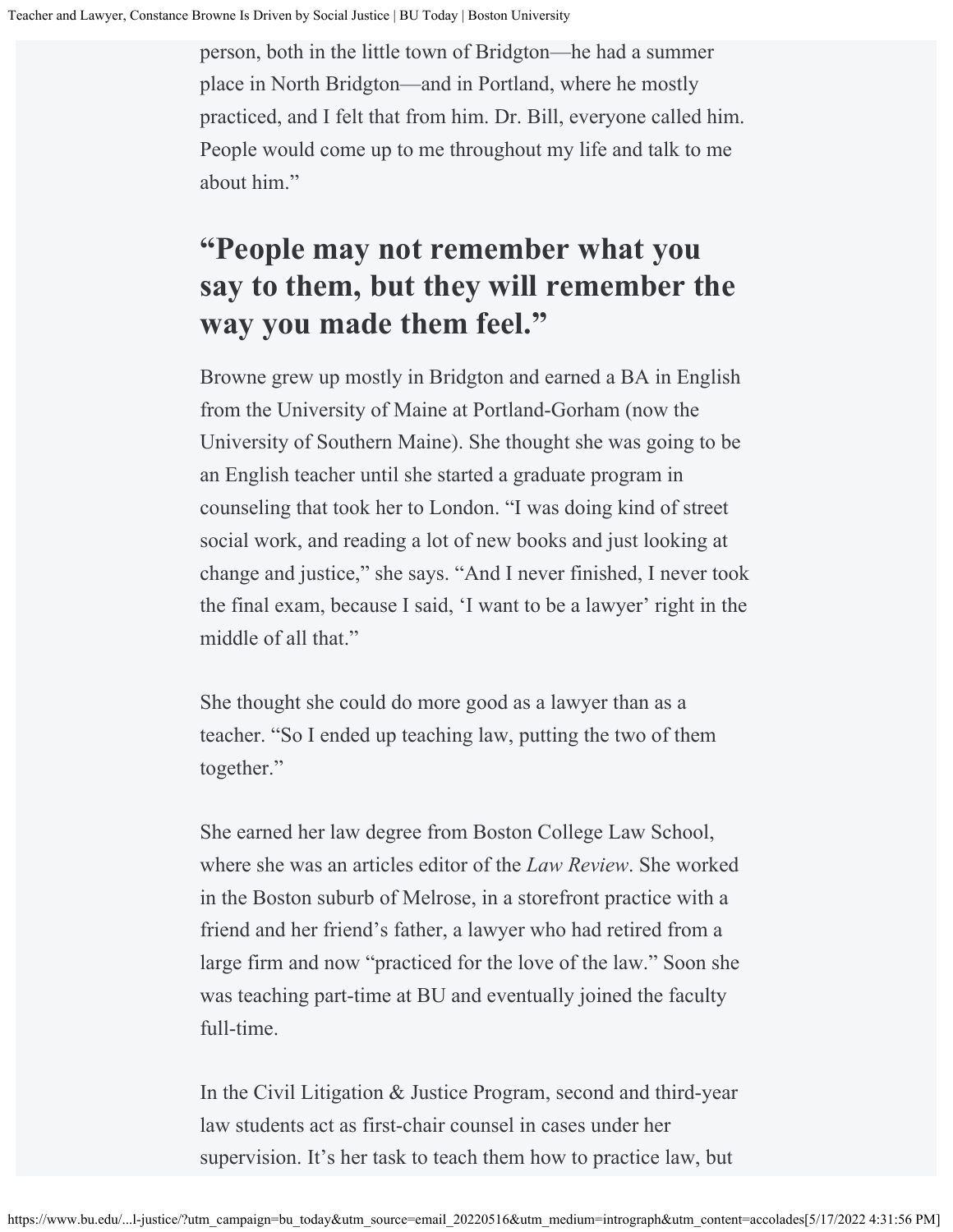also how to have confidence in their abilities and how to present themselves in court and in related situations such as negotiations and depositions.

How does she do it? "I think in part by being myself, trying to have a genuine conversation with them in the very beginning," Browne says. "We do a confidential self-assessment with them, asking what they're scared about, what they're good at, what they're worried about. They're all worried they're going to make a mistake, which calms me down, because you want somebody that is concerned with that. We specialize in giving them support."

In many cases, the dollar amounts involved may be low, but the stakes are high for their clinic clients.

"Having a housing case and somebody possibly becoming homeless is really terrifying, and it's hard for me still, which is why we work so hard not to have that happen," Browne says. "Things have changed, and there's no safety net anymore, people are very destitute.

"The students self-select. They don't have to take the clinical program. So I immediately have enormous respect for them, because they put themselves out there for people who are really vulnerable," she says. "I really care about how the clients end up —and how the students end up."

Jade Brown (LAW'16) worked as Browne's legal assistant on a complex employment discrimination case during her third year at BU.

"Although the case was daunting, I was impressed by Connie's positive attitude and her incredible way of approaching even the most challenging legal problems in a thoughtful and pragmatic